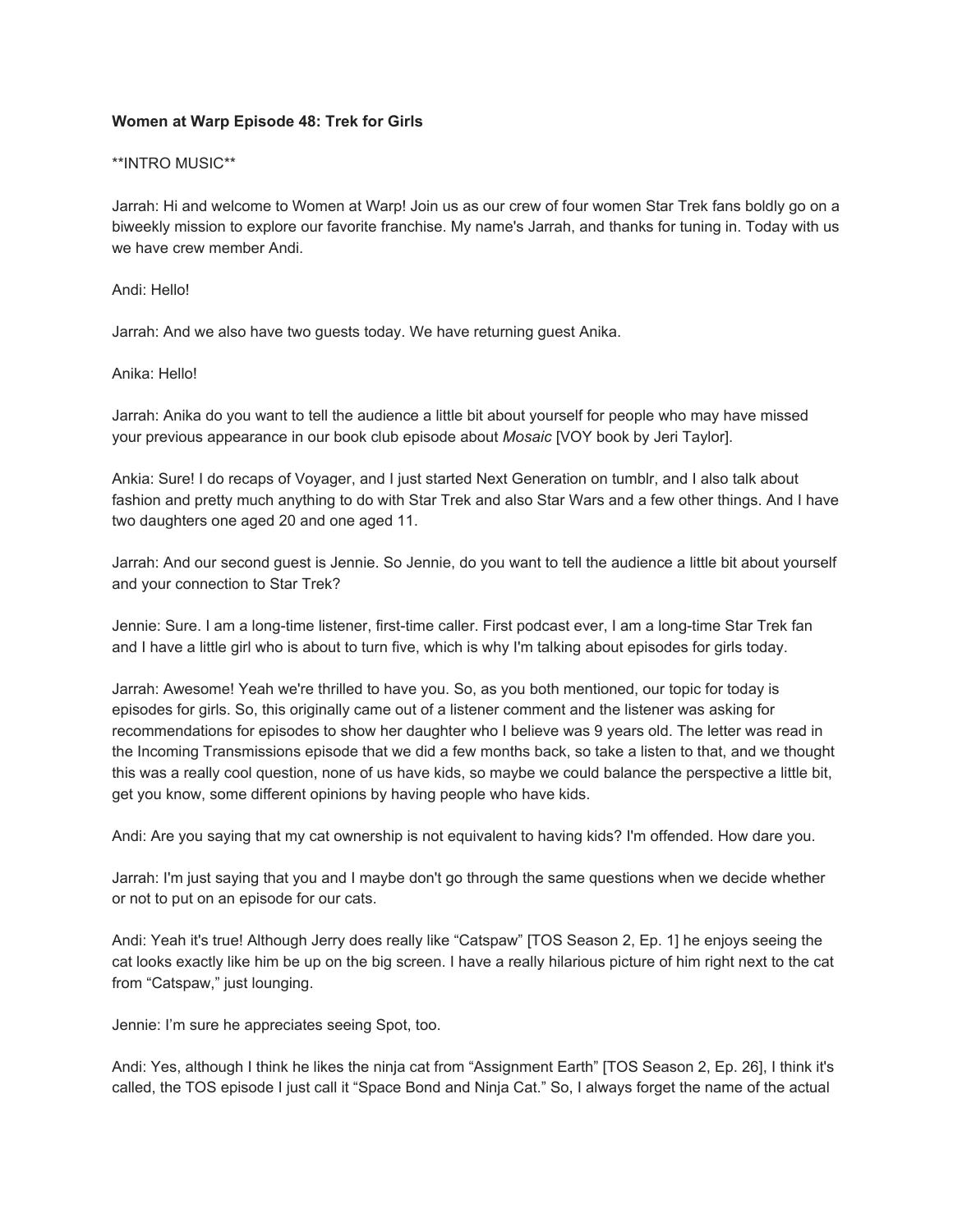episode. So I would like to suggest that in the future we do another episode for cat owners about Star Trek episodes to show to the cats.

Anika: And discuss how Neelix the cat is better than Neelix the Talaxian?

Jennie: He does like getting scratched behind his ears, that's all I'm saying.

Jarrah: Amazing. So, before we get started in the topic I just want to remind folks about the Women at Warp Patreon. If you are interested in supporting our work you can head over to <https://www.patreon.com/womenatwarp>and by pledging a small monthly donation you help us do things like Convention reporting, and equipment upgrades, and just generally making sure this podcast is available for you also. And that is how we get things done so thank you to all those who support us already and there is your reminder for the episode. Another cool thing that the that having Patreon support is helping us to do is that we will be launching a blog Starting in January 2017 which is super super exciting. It was something that we consulted Patreons about and people seem pretty excited about. So, we put out a call for writers if you're interested in writing check out our Web site <http://www.womenatwarp.com/>for the submission guidelines and we are super excited to get writing for you all. So, back to our main topic and I wanted to throw this question out to our guests first as people with children, what factors do you think makes an episode a good or a bad pick for kids and girls in particular?

Andi: Like when you're trying to decide what are we going to watch today, what movie are we going to go see what's the internal process you do for, will this be good for my daughter?

Jennie: Well, the number one thing, and this is partly from remembering when I was a little girl, I always appreciated shows that had other girls in them, like around my own age or other children in general. So, I tend to think of like Star Trek episodes that have well, not necessarily Alexander Rozhenko, but other kids you know like Naomi Wildman episodes are always really good.

Anika: Yeah, that was number one on my list is well as having sort of a self-insert character for the kid is as important as having a self-insert character for the adult. And even Wesley, who I know everyone hates…

Jennie: I don't! But my… I watched Next Generation with my little brother and he loved Wesley. He had posters of Wil Wheaton on his wall, he was like, 5. And my daughter, when we went to Star Trek: Mission New York she met Cirroc Lofton and got his autograph, because Jake is the character that she connects the most to. Even though there are great women characters in Deep Space Nine, she really likes Jake because he's a kid like her and he makes up stories, which is her favorite thing to do. So, I do think that having that perspective is really important.

Andi: Is there any red flags for you guys when you're like, say you're seeing a trailer and you're trying to decide whether or not to bring your kid to that movie. Is there something that you see that turns you off?

Jennie: Lots of violence and gunplay. I don't love my kids seeing that. Although sometimes like my son is really into Star Wars it's kind of hard to avoid with the Star Wars movies.

Anika: I mean you have to know your child. So, it's difficult for me to answer for anyone other than what I know my daughter is going to like and be able to appreciate. But, I agree with that the violence, and I'll tell a little story, normally when I, like when going to see an X-Men movie or now Star Wars, and now that she's older I don't do this as much anymore, but when she was like 8 I would go see the movie at midnight, and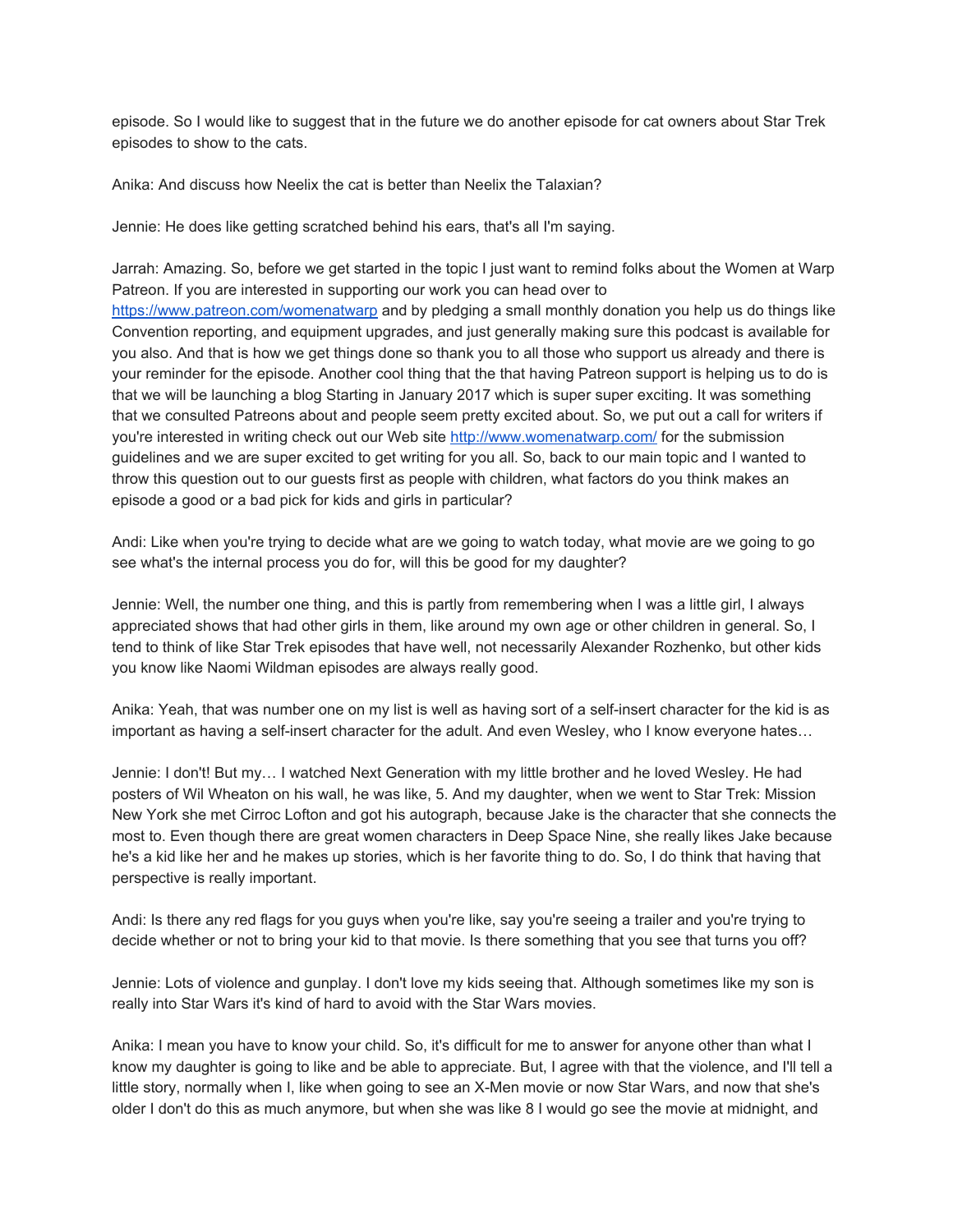then I would bring her, if I found it to be appropriate. But, I didn't do that with "X-Men: First Class" which was a terrible idea, because I had plans with friends and so we were going to go to a matinee and so I brought Aeris along. And in first like ten into that movie, Nazis murder Magneto's mother in front of him. And my child, has not gotten over it. This is years ago, and it's just absolutely, like, she will never watch X-Men because it was so horrifying and we left like we immediately. I was like I told people the people I was with, "we're going to the mall." So, there you know, that kind of thing because it is what I look out for. Is this going to be something that is really terrifying. And it does, and like you know obviously Nazis were terrible but also the fact that it was a murder of a parent was you know, that's something you avoid.

Jarrah: I think, I mean obviously a lot is dependent on us, like you're saying individual kids, but also the age of the kid. And I know a couple of episodes that terrified me of Star Trek when I was a kid. The first one, I had nightmares all summer about "The Best of Both Worlds, Part 1" [TNG Season 3, Ep. 26]. In retrospect and an adult, I'm still glad I saw it, but if I was a parent and I knew in advance what was there, I might have at least waited for part two to come out so that I could have closure.

## Jennie: Picard turns into a BORG!!

Jarrah: And then the other one was the Voyager episode "Phage" [VOY Season 1, Ep 5] where the Vidiians are extracting Neelix's organs, and they look super gross, plus they like sneak up on him in a dark cave and like pull out that knife-y the organ harvester-y weapon thing... and yeah that still sticks with me today.

Anika: The TOS episode "Obsession" [TOS Season 2, Ep. 18] where the cloud comes in and kills people, like I'm still afraid of and I'm 40. Because I always thought, when I was a very small child, and it's like that sticks with you.

Andi: This is basically the reason why I think this topic is so important because the randomest things stay with you when you're a kid, and every bit of media that you can consume has such a deep impact on you. And you don't have the same critical thinking skills that you develop over time, stuff like that. So, like something that's scary, like is **scary** you know? And you can remember 20 years later that feeling because it gets so intense. I remember being terrified by "Home Alone." And I remember going to see "Home Alone," I was like it's PG, this the first PG movie I'm ever going to see, and I was like scared to see it because I was like, "Oh man, maybe it will be too scary"

Jarrah: Well, and there might be like some things to do that would just make it less terrifying, too, because something, like for instance, watching it alone at night in a dark room on a big screen might be scarier than watching it on a tablet in the middle of the afternoon when you're going to go do something fun after.

Andi: Yeah I ended up seeing *Aliens* by mistake and it was on TV and it was late at night and I still can't watch *Aliens,* it terrified me, and I kept changing the channel, and then be like "no, I have to know," and then changing back and being like, "no it's too scary" and changing it again.

Anika: Interesting, because I saw *Aliens* when I was like 9, and I loved that movie and I like, I point to that movie as this "this made me an action hero." I LOVED "*Aliens*, and *I Newt*. I was like this is about me.

Jennie: I don't remember being scarred by *Aliens* so much. I'll tell you which Star Trek episode scarred me for life though, was the one where, I don't remember the title but, Riker gets abducted by aliens and he just gradually remembers what has happened to him, and the clicking in the background.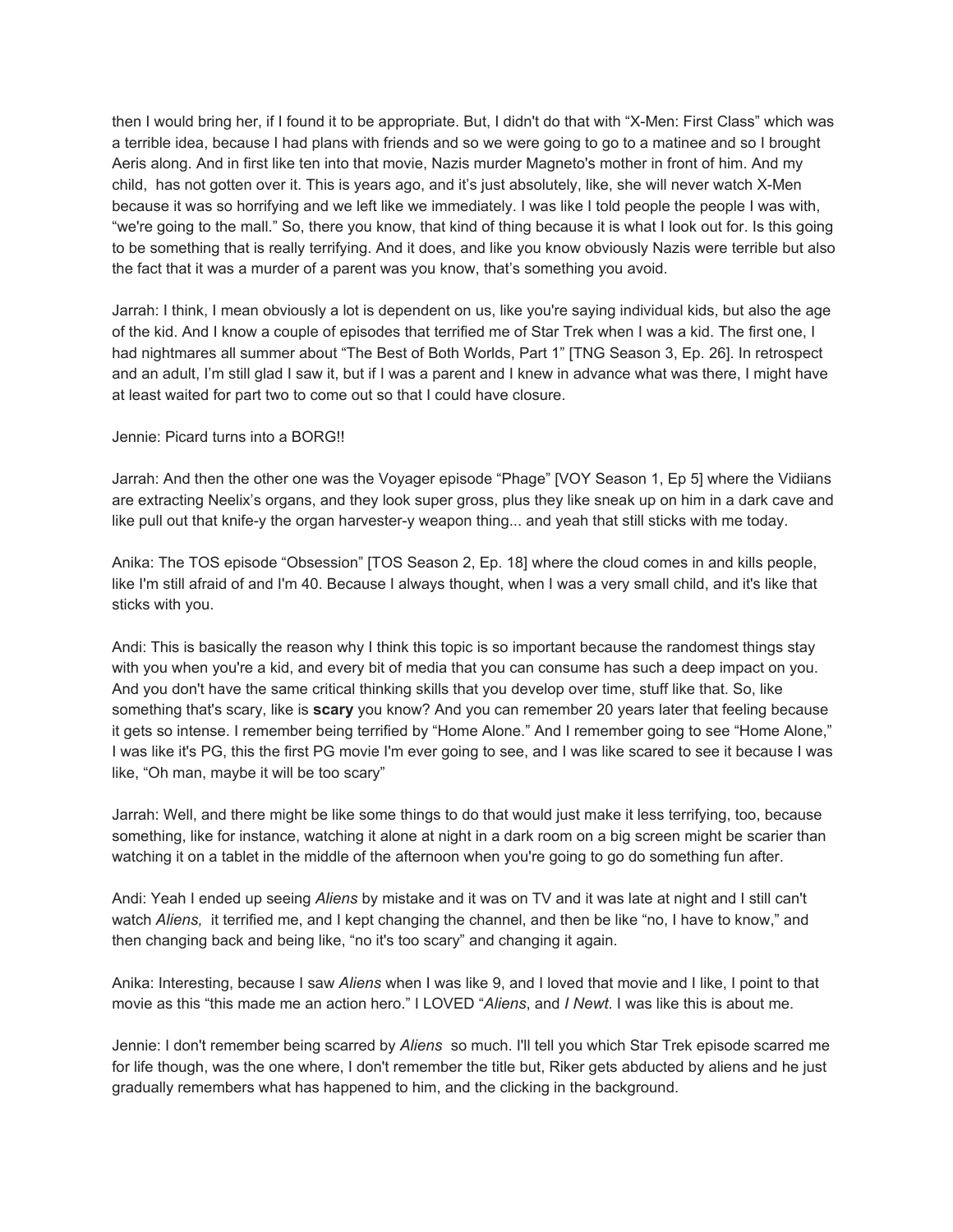Andi: Oh yeah.

Jennie: Oh my gosh look that one gave me nightmares.

Jarrah: "Frame of Mind" [TNG Season 6, Ep. 21] is that what it is?

Andi: I know which one you're talking about though no, because Worf also does, and then the barber like tries to cut his hair and he flips out, like gets triggered. And also that's an episode where Ensign her name should be "Rager" plays a big part, and I love her Ensign Rager.

[TRANSCRIBER'S NOTE: The episode they are trying to remember is "Schisms" TNG Season 6, Ep. 5, where several members of the crew were abducted, experimented on, and their memories modified. The part that sticks out to me the most is when Troi has several of them in the holodeck to recreate the lab that they were starting to remember.]

Jarrah: Another one which I would say falls into that same category, I mean obviously you want to spend most of this episode talking about good episodes for girls, but I would say "Retrospect" [VOY Season 4, Ep. 17] would be one that I would hesitate before showing girls, which is the episode where similar happens to Seven of Nine, and I think for me, in addition to like trying to find a character that the girl can relate to, but it's also just considering what messages is this episode sending, because I think Star Trek has the potential to challenge a lot of the really problematic messages girls get in society, but not every episode does that. So, to be like to what extent is this helpful for the the way that they view the world.

Anika: Yeah, I wanted to say one thing about how you know I think in specific to Star Trek I would look for episodes that where the awesome women characters get to be awesome, which there are a lot of options for that both with characters and episodes. Though, you also have to avoid the episodes that feature the awesome women characters being assaulted.

Jennie: Yes

Anika: There are unfortunately more than I would like of those.

Jennie: Unfortunately that is a plot device that they return to.

Anika: Yes, over and over.

Jennie: And you know it's not like you can't tell a good assault story, or a good story where an assault happens. But, I would say that more often than not Star Trek does not do it the way that I would give the five stars to.

Andi: They do not handle it with sensitivity. From what I have seen so far, and it's disappointing. I have a question for you two. So, say you have, like you had the example with "X-Men: First Class" where it wasn't, like you had to leave. Have you ever seen something that you know messed with your kids, and you had to talk it out afterwards, or like you saw some like message that you didn't agree with and you wanted to talk it out and talk about the good messages like did you ever have anything like that happen?

Jennie: You know my husband watches cartoons with the kids a lot. And one of the things he watches with them is *The Simpsons*, which I think is a great show, but it's it's not a kid's show. So, we've had to talk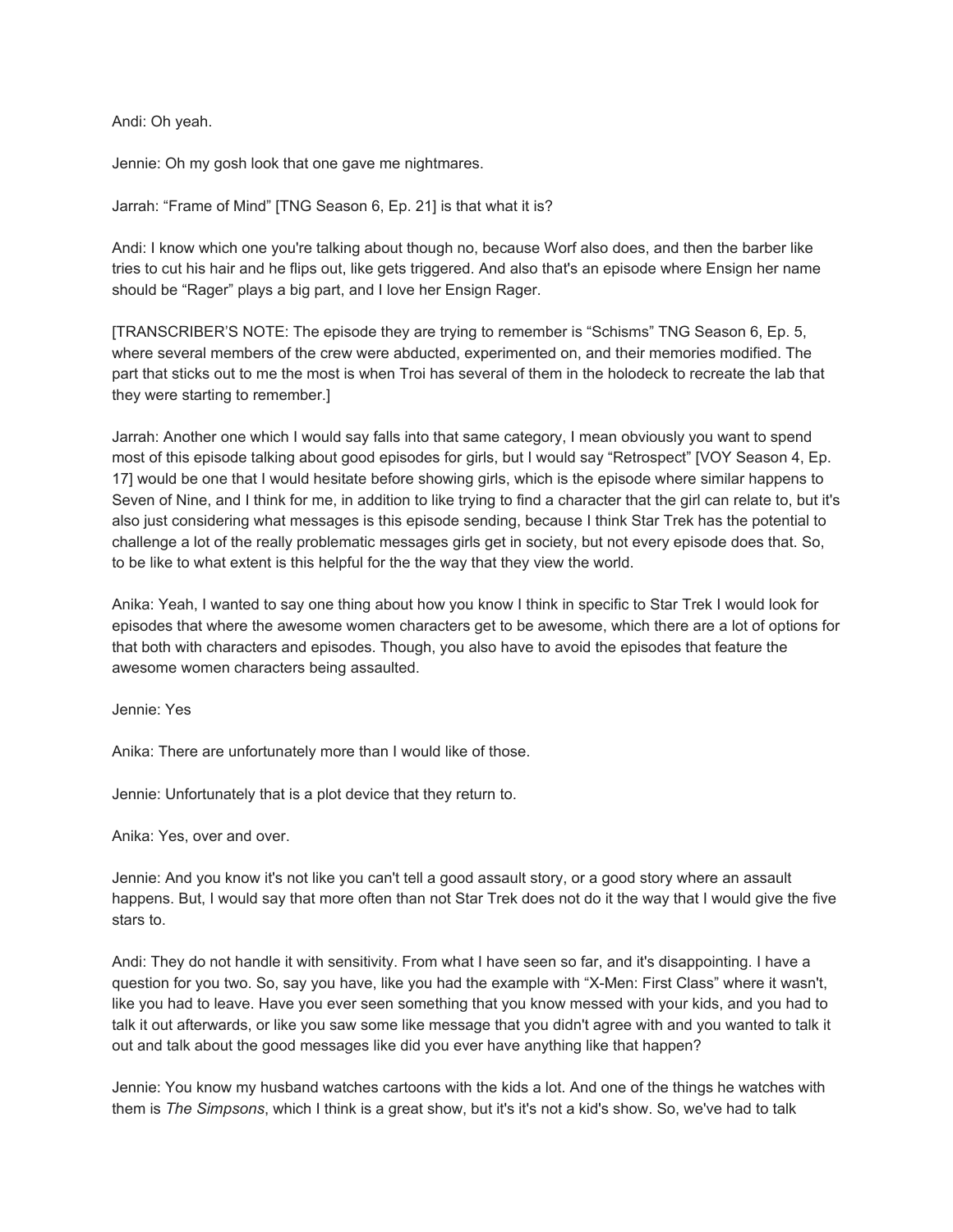through some of the things from that show like, "Okay, you really can't climb out your bedroom window and sneak out of the house" and like, "You really can't talk that way to your teacher" or, "these are words that you really shouldn't say outside of the house," that kind of thing.

Andi: Yeah, I just think that there's an opportunity sometimes for media that we give kids to teach messages and like be a starting point to teach them lessons, and talk that through, and I was just curious if you ever had a moment like that.

Anika: I mean I would say that my daughter and I talk about these things with whatever we watch. I mean I over-analyze everything, and my kids are part me and have been raised by me, so that they over analyze everything, too, and we that's something we can do together. My older daughter and I are watching "Star Wars: The Clone Wars" and doing like, we're dueling recaps on tumblr that we can you know this is what I saw and this is what I saw and now we can talk about it. So, it's I don't have a specific example so much of it.

There is my my younger daughter really loves this anime called *Soul Eater*, which I also, it's amazing the the extent, every character in it is sort of, speaking of trauma, so it's sort of traumatized or we're dealing with some kind of mental incapacity in some way. But they're all done, it's very true to life and very respectful. And they all sort of deal with it as they as the enemy goes on. And that's something that I really appreciate.

Aeris, you know, has written essays about this you know, 11 year old essays, but, about you know different mental illnesses, like obsessive compulsive disorder, which she like did her own little research on and trying to decide if it was something that she saw in herself or her relatives, and she did another one that was on, the there's a genderqueer character, and it was basically four paragraphs about why you shouldn't force this character to have a gender. I was just amazed at, and so those are the things I point to when people say you know you can't learn anything from Star Trek, or you know this random Japanese cartoon, it's like, "Of course you can, especially if you take the time to talk it out."

Andi: Art is always telling us something. It's always got a message. Whether it's super obvious or super not obvious and under the waters as we might say it doesn't matter it always, always has a message and it's kind of our job to figure out what that message is, and whether we agree with it. It's just harder for kids to see that so they take everything so completely without you know taking the time to think through that all of the time. But, this is why I think this sort of stuff that we talk about with the representation and the way that the messages we're teaching through media is so important because it influences the way society thinks about certain issues.

Jarrah: Yeah. Like you were talking about, about having conversations with your kids. We had a listener comment from Brandon, the host of Melodic Treks podcast [\[http://trek.fm/melodic-treks-home/\]](http://trek.fm/melodic-treks-home/), who said that the episode ""Arena' [TOS Season 1, Ep. 19] blew my daughter's mind. The fact that Kirk showed mercy to an enemy was very confusing to Aubrey, who was five at the time. It sparked a wonderful discussion between us about forgiveness and mercy." So sometimes you can maybe show an episode and use that, like you said, as a way to get into a conversation. I thought that that was really funny because you know kids are trained more to like a black and white narrative of things that, you know, this is the bad guy and this is the good guy and the good guy kills the bad guy or puts the bad guy in jail and then everyone else is safe, and you're safe because you're a good guy. And it was neat that "Arena", it was like not an episode I would necessarily think about for kids, could actually be able to introduce an important lesson. So, why don't we go through a few of our suggestions and we're just kind of going to go around and I'll ask you to throw out an episode and why you think you would pick it to show a girl. So, I'm going to start with Anika.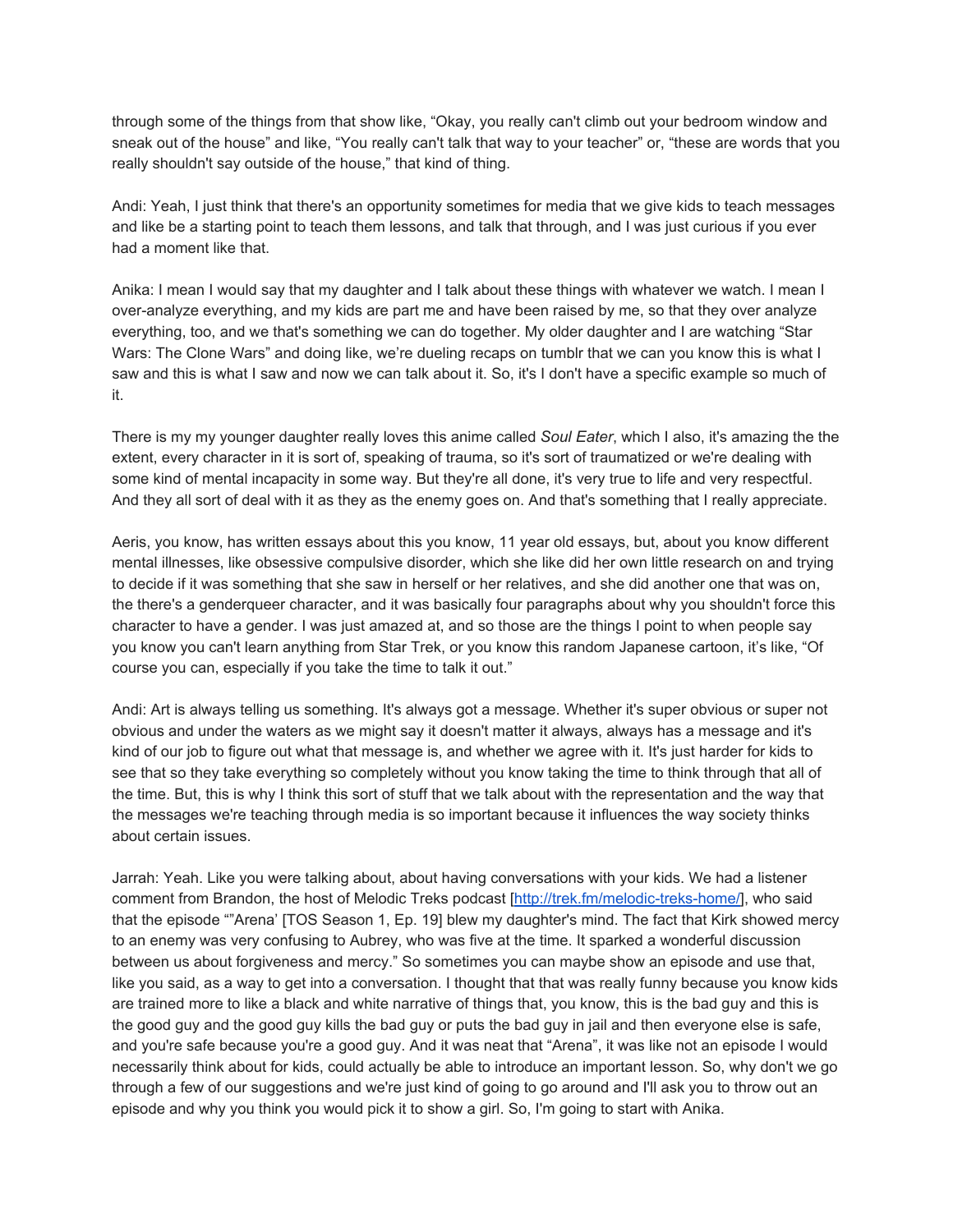Anika: I will start with it's actually not an episode it's a movie, because this is a personal... it's personally important to me that *Star Trek IV: The Voyage Home* is my favorite of the Star Trek movies,of all of them. When I saw it, it made me want to be a cetacean biologist. I wanted to be Gillian Taylor. That was like my goal, was I'm going to become a scientist, I'm going to study whales, and save them, and then I'm going to meet aliens and I'm going to go into space and the future and everything will be perfect. I shared that movie, I'm pretty sure it's the Star Trek that I've ever shared with my kids, and I tell them this story, more like I tell them all the time, because I didn't grow up to be a cetacean biologist, and you know I will regret it forever. And so I have encouraged them to, whatever they want to do, I want them to know that I'm a hundred and fifty percent behind them at all times, and that I will help them and I use *Star Trek IV: The Voyage Home* to put forth that message.

But, on top of being just personally you know, have this story to tell, it's a great movie it's funny, it's heartwarming, it's there's no bad guys, there's just we're going to save the planet. And especially you know lately when it felt like the planet, you know we really need to save the planet, that's a great message to go back to. And you know Gillian Taylor is such a feminist character in the middle of it, you know she does everything on her own. She is an equal to Kirk. She stands up for the whales to pretty much everyone, she refuses to be left behind. And she's very focused on who she is and what she wants. And I just think that that's a wonderful, you know something to aspire to.

Jennie: And she has no qualms about staying in the future to help the whales.

Anika: Because she knows you know just where she belongs, she's with the whales.

Andi: I saw *The Voyage Home* as an adult. This one has a lot of nostalgia for a lot of people because they saw it as kids. I saw as an adult and I loved it. And I think it's a great movie for kids. It's funny, it's engaging, there's a lot of action, but you're right that there's a very specific message that is important and you can talk about. Like you say that there's no bad guy, the bad guy is like humanity in that movie. It is like the bad guy is the way humanity relates to the planet. Like that's amazing.

Jarrah: But then the good guy is humanity, too.

Andi: I don't think you could make a movie like that now. I don't think that they would let you make a movie like that now, which is really frustrating because it's such a cool idea that, as Jarrah said, humanity is also the hero. So, like it's all about fighting the urges and humanity to take the wrong path, and take the higher path instead. That's a great message for kids. Come on. It's awesome, and it's hilarious. That's a fun funny movie.

Jennie: Nuclear Wessels!

Andi: Nuclear Wessels, exactly.

Jarrah: I think it's also one of the best Star Trek movies to feature the ensemble, and particularly the characters of color, Uhura and Sulu. And also there's a decently diverse background cast with the captain of the Saratoga being a black woman, and some of the other characters around so does better than a lot of the other classic movies and as well as all the other reasons you mentioned.

Andi: Good pick, Anika.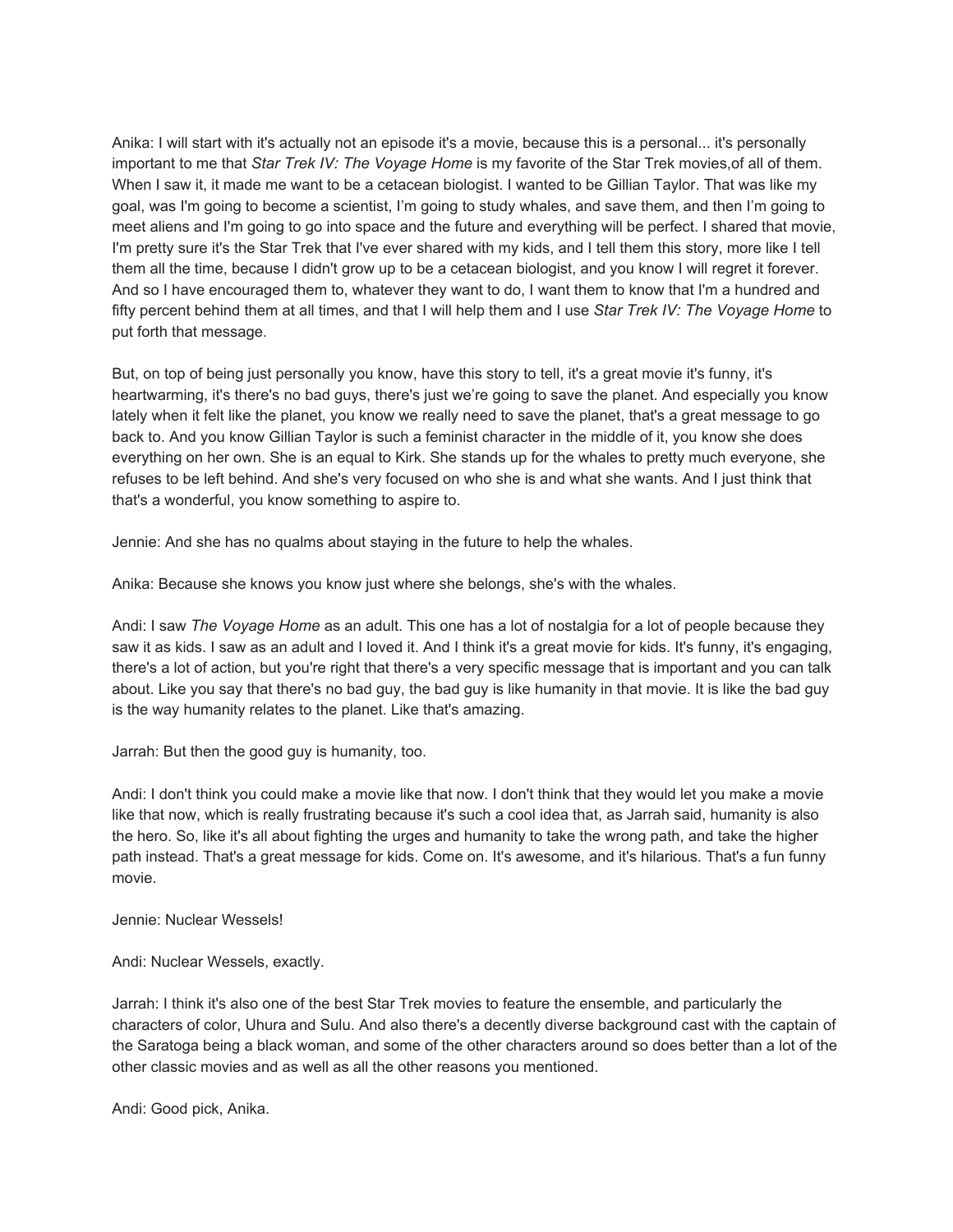## Anika: Thank you!

Jarrah: So, Andi do you want to go next?

Andi: Sure. My first, first, first thought was the TNG episode "Rascals" [TNG Season 6, Ep. 7]. So, I have an unabashed love for this episode, and there are plenty of people who do not like it and think it's silly, and I see those criticisms and I reject them. I love this episode so much. And the reason I love it and the reason I think it's a great episode for kids is because it's a celebration of childhood, and it's about how kids are underestimated and overlooked, but they have value and they have things to teach us. And childhood itself has things to teach us. So, especially this scene with Guinan and Ro, where Guinan is teaching Ro how to reclaim a childhood that was taken from her, and reclaim joy and fun, and play is just unbelievable to me, I think it's beautiful. And then I also just think that episode is super funny. "He's my number one dad" is one of my favorite moments of all time.

[TRANSCRIBER NOTE: I'm with Andi on this one, plus the girl that plays young Guinan in this episode, also happens to play the young version of Whoopi Goldberg's character in "Sister Act", as well as young Picard is played by the same young man that played his nephew earlier in the series.]

Jarrah: Cool. Jennie, what about you? Do you want to throw an episode in?

Jennie: Yeah! Well, the first episode that popped into my head when I heard this topic was the Voyager episode "Once Upon a Time" [VOY Season 5, Ep. 5].

Jarrah: Oh yeah.

Jennie: It's from season five of Voyager and it centers on Naomi Wildman, and it mainly centers on her adventures in the holodeck, which I just think is such a cool concept for kids. I mean imagine having your storybooks come to life around you, and being able to become part of the story. That's just a fascinating concept in itself. And then also, because all the adults around Naomi and the story spend almost the entire episode trying to figure out how to talk to her and tell her that you know her mother might be dead from this shuttlepod crash, and they keep… they're hiding it from her and hiding it from her and finally you know they tell her the truth. Remembering back to my own childhood one of the things that used to make me really mad was when adults would not tell the truth because they didn't think I could handle it. So, hearing the truth and dealing with it and dealing with all your feelings about it I think that's a good that's a good message, too.

Jarrah: All right. Well one of my picks was the DS9 episode "Rules of Acquisition" [DS9 Season 2, Ep. 7], which is the one where the Ferengi Pel is undercover as a male Ferengi so that she can earn profit, and turns out to be better at earning profit than all the dudes. And, picked this for a couple of reasons, I think it's entertaining and accessible. This is maybe one of the few episodes that I feel like I would absolutely recommend this for both kids and adults, because some of the episodes that I would pick as a top place for adults like "Face of the Enemy" [TNG Season 6, Ep. 14] I think would probably bore kids a little bit. So, with "Rules of Acquisition" there's a lot of humor in it. There's also the cool scene where Dax is uncovering that Pel is in love with Quark and is actually more surprised by that fact then by the fact that Pel is a woman. So, it was cool that Dax doesn't really blink an eye at thinking that there's a same sex attraction. And finally I think that it could possibly be used to discuss times in Earth history where women have had to disguise themselves to get into the same roles as men, or even how they still do that to, you know, less obvious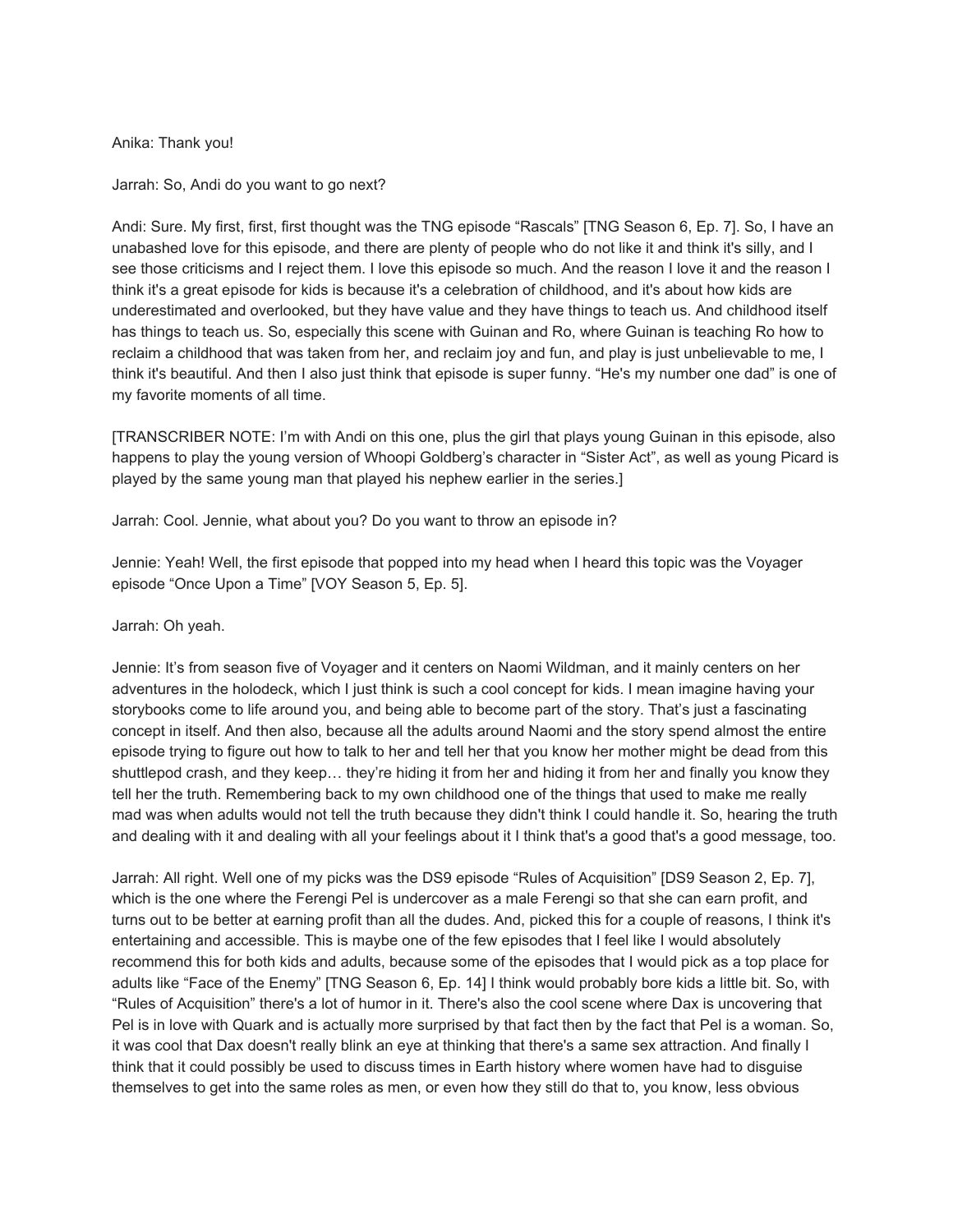extents or expected to do so in like the corporate world. So, there's opportunities for different levels of conversation there.

All right. Well, that was our first round. So, how about you go next Anika again, we'll just keep going in the same order.

Anika: Okay, I am going to talk about a second season episode of Voyager called "Elogium" [VOY Season 2, Ep. 4], which I'm going to put up front is not the best episode. I'm not going to say that this is you know particularly well-written, or amazing plotting, or makes any sense. However, in terms of starting a conversation, specifically with a little girl age like 9 to 11, it's really good for that. Because this episode it's, I call it an afterschool special, because it's about Kes who is the young woman that they find in the Delta Quadrant and she joins the crew, and she only lives to be 7, and so like she turns 2 earlier in the season, and basically she becomes, they go into a certain region of space, her biochemistry is screwed up and she starts to create a baby, and she's too young for it, and it's not fertilized so it's like I don't know, it's like science, it's science fiction it's not science.

Jennie: Doesn't she carry the baby on her back, too?

Anika: Yes, she basically starts it's like an egg pouch on her back, and she's like this is where my baby is going to go, but you know she has to have sex with Neelix for like three days for it to happen. So, anyway, because of this, it's a good a good conversation starter for three things: menstruation, teen pregnancy, and abortion. These are three things that I can tell you as a mother of daughters, no one wants to have those conversations. Like they're really difficult to discuss, and so having a story that you know takes place in a whole different place in the universe, far into the future is a really good starting place, because it can say "you know isn't it interesting that this happened to Kes?. How do you think she felt about it? You know what could she have done? You know, what do you think her choice says? What would your choices be?" And, I mean, my mother died before I had my first period, so I don't have any experience with it, like no one had that conversation with me, and it sounds ridiculous but boy it sure helped me. And like the whole episode is a metaphor for being a you know 13 year old girl and having to deal with things that you're not ready to deal with. I just think it's a great episode for girls of that age, that you know on the cusp of being a teenager, but not there yet. And then you get to have that conversation before, like you know you they say have the conversation about sex before they're ready to have sex. This is a way to do that.

Jarrah: I would say it's probably a better sex conversation starter than like "The Naked Now" [TNG Season 1, Ep. 3].

## \*\*laughter\*\*

Jarrah: So, I actually, I really agree with this pick, I thought it was really interesting I wasn't expecting to see it on a list, but you're right. And there's also a cool scene in this episode where Neelix and Tuvok are talking about child rearing, and Neelix has a really gendered idea of how you would raise a kid based on their gender and Tuvok just totally logic's him out of it. Like, "why would you do anything different with a daughter than you would a son?" The, "my you know sons are equally attached to me" and things like that. So, it was interesting. I think that that was a good little exchange too.

Andi: I grew up with a single mom, and I have more than once been grateful for the way she approached teaching me about sex. For one thing, my mom is a super straightforward person, and she just basically when, I was... I don't even know 6 maybe, she showed up with a book that was like fully illustrated and was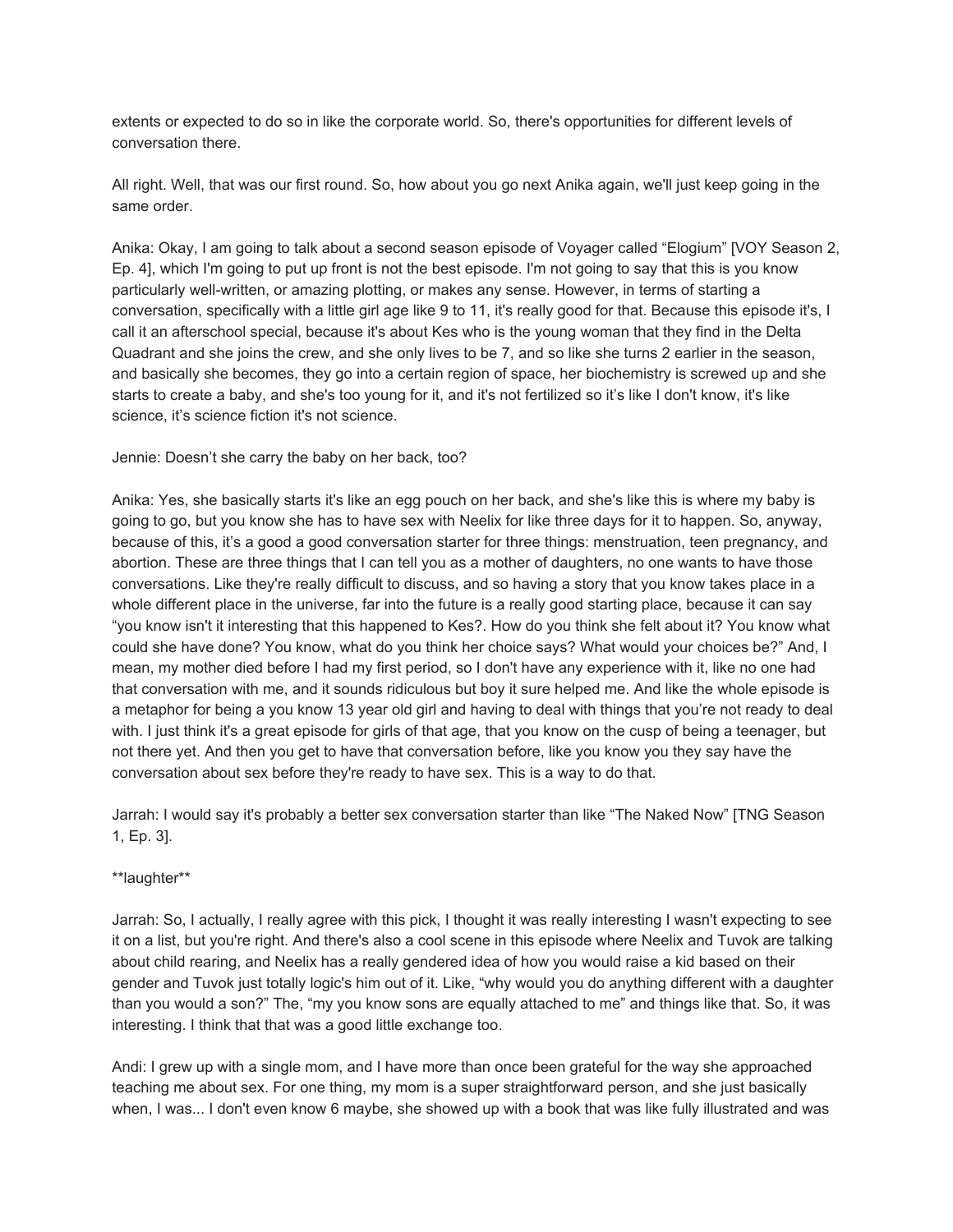like, "Here you go." And I mean that's how it started, but like as I moved into puberty, she was so open about the pitfalls and so, I don't know, straightforward about the mechanics that by the time I was starting to think about having sex for the first time I had all the information. I had friends that were like coming to me was questions, because my mom prepared me so well, and I'm really grateful for that because I feel like especially for teenage girls sex is so fraught, it's so fraught with so many different issues of self worth, and self esteem, and you know safety, and the right reasons to have sex, and the wrong reasons to have sex, and the way to have healthy sex. I mean it's just, goodness gracious, how long could we spend just on this topic, right? But, it's so important. And I think it's cool, it's a cool idea to me to think of taking episodes of Star Trek that deal with it, even in a bad way or in a good way, and talking to your daughters about like what does that mean, and talking through you know exactly what you were talking about, Anika, like what would you have done? What do you think her feelings were? I think that's a good plan, essentially.

Jennie: Yeah that's the way to be, totally got the opposite treatment from my parents. So, I'm here to tell you it's better to be straightforward than to hide things.

Andi: Yeah well, for comparison I had a friend who also was the daughter of a single mother, and she went the opposite route. And without getting into too much detail there was a person who had a healthy view of sex, and a person who did not. And it's very much rooted in how we were taught about it. And it's so important, it's not something you can avoid or skimp out on.

Jennie: Yeah that's so true.

Jarrah: Parents, don't let your kids grow to be Charlie X [ref: TOS Season 1, Ep. 7].

#### Andi: Andi, you're up next.

Andi: Okay… what did I choose? Oh! I chose "The Trouble with Tribbles" [TOS Season 2, Ep. 13]. The original series, but pretty much any of the tribbles episodes I think could work for this, but the original is you know pretty much my fave. And although I don't think I've seen them all, because from what I'm hearing there might be more in store for me. But, I love the original series episode because it's so fun, and it's so perfectly paced and the tribbles are so cute, and cuddly, and lovely. There is a lot of very subtle lessons about what power, and politics, and diplomacy, and how different people relate to each other, and how different species relate to each other. There is an ecological message about invasive species like there's some good stuff in there and some good lessons in there and it's all wrapped up in this super hilarious package. And then you know you can also discuss the end and how Scotty sent a bunch of Tribbles to die, and then punned about it and whether or not that was a good thing or not.

Jennie: I had a stuffed Tribble when I was little.

Jarrah: I still have a stuffed Tribble.

Andi: They're so cute you guys, so cute. They purr! And, Uhura, she doesn't have a lot to do in that episode, but she's she's super cute.

Anika: All of us when she finds a little kitten.

Andi: Yes! She's like, "awwww".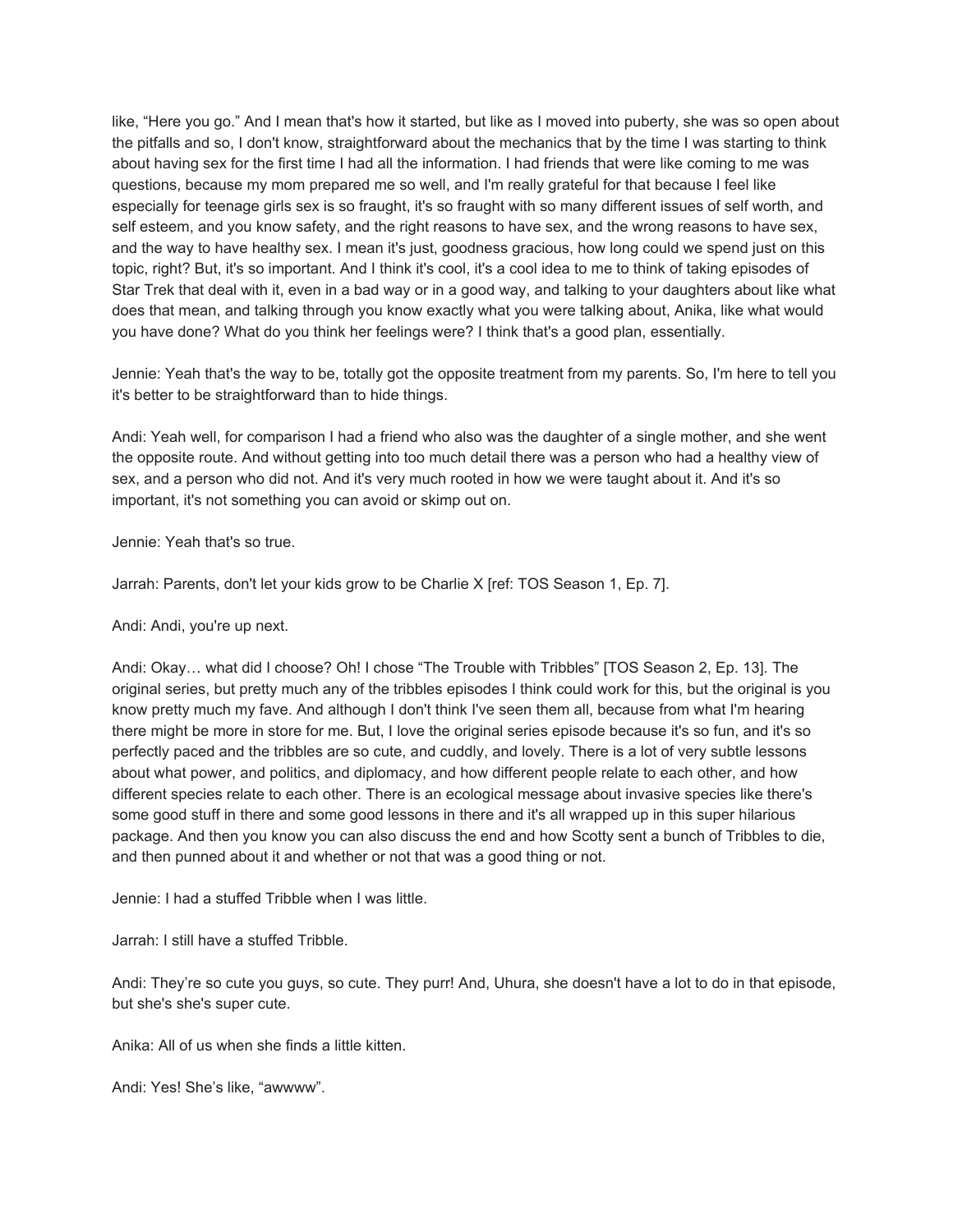\*\*small "meow" heard in the background\*\*

Jarrah: Oh speaking of kittens, I can hear a kitten.

Andi: Yes, that's Mary.

Jarrah: I was going to say that I also had this on my list but I would recommend showing your kid both this one and "Trials and Tribble-ations" [DS9 Season 5, Ep. 6] the DS9 episode.

Jennie: That's exactly what I did.

Jarrah: Yeah!

Jennie: They loved it.

Anika: That's why Aeris likes Deep Space Nine, because that was the first one she saw.

Jarrah: Exactly. I think that it's like they're both great episodes to get your kids into loving Star Trek. Even, there are deeper messages, but even if the other messages can't necessarily be discussed with your kids because of age or anything, like they're both just really fun, funny episodes that introduce the characters, and the settings, and the technologies, and then the DS9 one also just has more women in it. So yay! Jennie what... do you want to throw another one out on the list?

Jennie: Yeah. It's actually funny we were talking about mothers earlier, because well TNG started airing when I was about 10 years old and around that same time PBS was showing the what's his name Basil Rathbone Sherlock Holmes episodes on the mystery hour or whatever and my mother loved Sherlock Holmes. So, the TNG episode "Elementary, Dear Data" [TNG Season 2, Ep. 3] was just absolutely fascinating to me when I was around that age, it's another holodeck episode come to think of it, I just really loved the holodeck episodes, and it also, not only did it have a tie in for a Sherlock Holmes so I could watch it with my mother, it also has a really cool message about the power of your words, and using the correct words because I think what happens is the holodeck character ends up being able to take over the ship because Geordi asks the computer to make a character that can defeat Data instead of a character that can defeat Sherlock Holmes. So, I remember that really making an impression on me like, "Wow, the difference of one word can really like make a difference." So, I'm going to throw that one in there as just a fun episode.

Andi: In general I think the holodeck episodes are often good for kids because it's just the ability to go to so many different worlds and time periods and stuff like that, and they're usually very imagination-based, which is nice. So, I'd imagine that there's plenty of holodeck episodes I think would be cool for kids. And "Elementary, Dear Data" is one of my faves.

Jarrah: Cool. So my next one on my list was "Thine Own Self" [TNG Season 7, Ep. 16] from TNG. And, this is my, this was my favorite episode as a kid, which is the one where Data arrives in the town and he has amnesia and people think he's an iceman, and it takes him and the sciencing abilities of a little girl and her dad, and to overcome superstition and fear. And they even managed to convince the older woman educator who's well intentioned, but just grew up in this culture that doesn't, like they're still a little behind the times. And, I wanted to be the little girl and go sciencing with Data, so speaks to that having a character to put yourself in, to put yourself in their place. The only thing that makes me hesitate a bit as an adult is the B plot, which is Troi taking the bridge officers' exam. But even as a kid I really appreciated that she was going back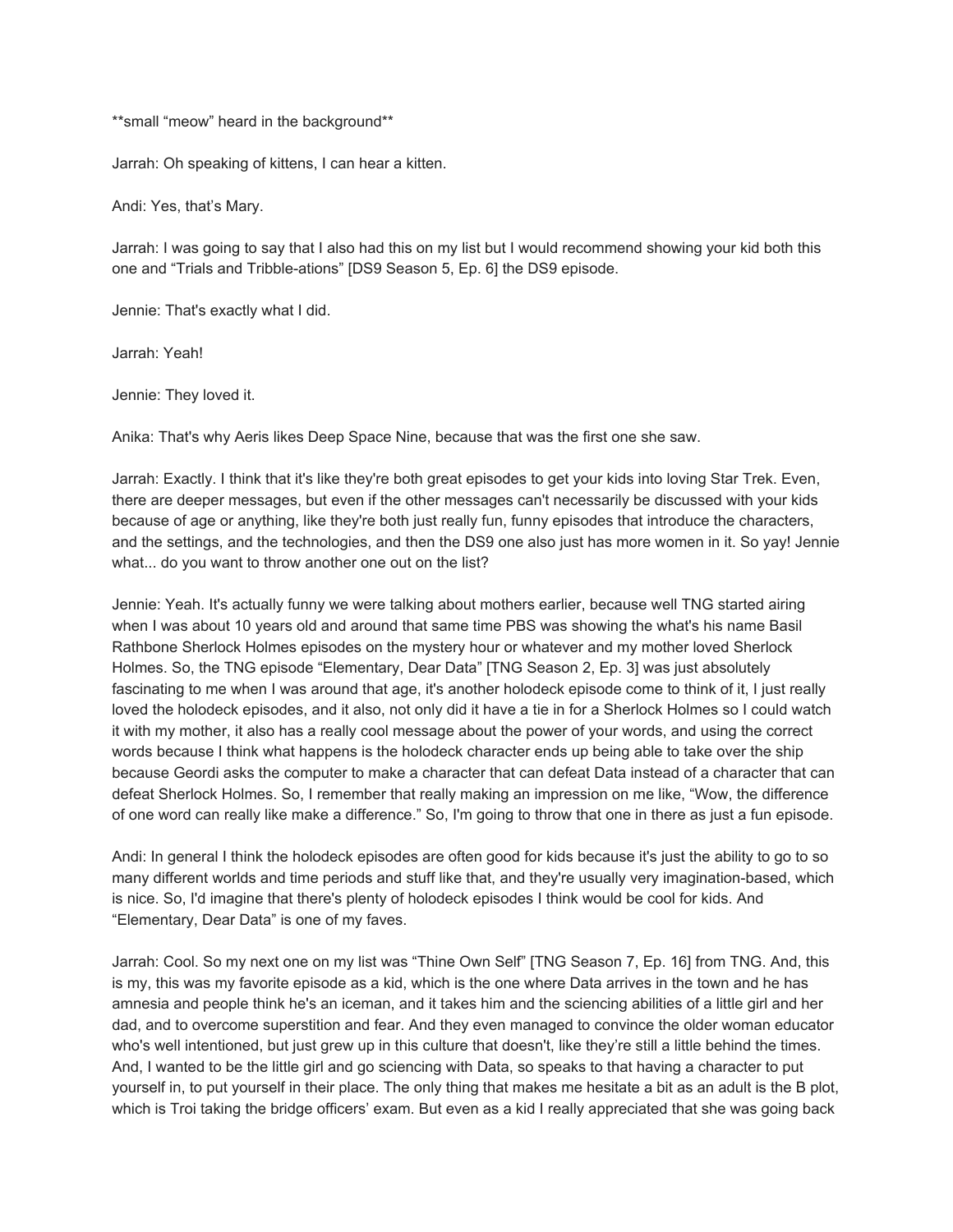and trying at this thing that she had failed at. And even when Riker is a total jerk to her about it, that I mean as an adult in some ways I guess I can see that as even braver, cause she went back and just kept persevering and didn't, at the end of the day let herself be talked into thinking she wasn't capable of it.

Jennie: Is this the one she has to send Geordi to his death? I mean pretend Geordi to his pretend death?

Jarrah: Yes it was.

Jennie: Poor Geordi.

Jarrah: Yeah. But little girl and science. Also Troi's in a uniform so you know I'm taking what I can get with Troi.

Jennie: She has so little to work with.

Andi: Poor Troi.

Jarrah: Before we do another rotation, Andi do you want to read a listener comment from Aleksandra?

Andi: Aleksandra wrote: "Data's Day really stood out in my memory. I loved it when it turned out that Ambassador T'Pel had actually been a spy who lived in the Federation for years. I was very impressed, thought she was awesome and must have been extremely clever and brave, and she was one of the main things I remembered from watching Star Trek as a child. (I'm not sure if being impressed by a character's ability to pull off a false identity for years is a good thing, but oh well, I still think Selok is awesome) \*wink\*

Jarrah: Cool. Any thoughts on "Data's Day" [TNG Season 4, Ep. 11] from anyone else?

Anika: It's a great episode and it has dancing. Anything that has dancing is A+. But, I mean I really like that it's an exploration of Data who I think is a fascinating character, and I think that kids would find him fascinating. And so, just the idea of he's both still sort of childlike and also older than everybody. So, a really interesting character to explore. And he does a lot of different things, and yet it's also like just this random day. And I think that that is a really good episode to just sort of enjoy.

Jennie: I was going to say, he's a childlike character.

Jarrah: "Data's Day" is one I also really liked as a kid, and as an adult I don't really enjoy, but I think it's just because having seen DS9 I got to see the bad sitcom relationship of Miles and Keiko O'Brien continue, and then I go back and watched "Data's Day" and like, "it was there from the beginning. They can't even talk to each other. How stupid is this?" But the Data stuff is really funny and I'm not saying like I would rule it out. Yeah I just be like, "So what do you think about that? Do you think there's a better way they could have solved this problem?"

Andi: I love the idea of using Miles and Keiko as a way to discuss unhealthy relationship dynamics.

Jennie: Oh my God, yes.

Jennie: Miles and Keiko, god, they either get it so right, or they get it so wrong. There's no in-between there.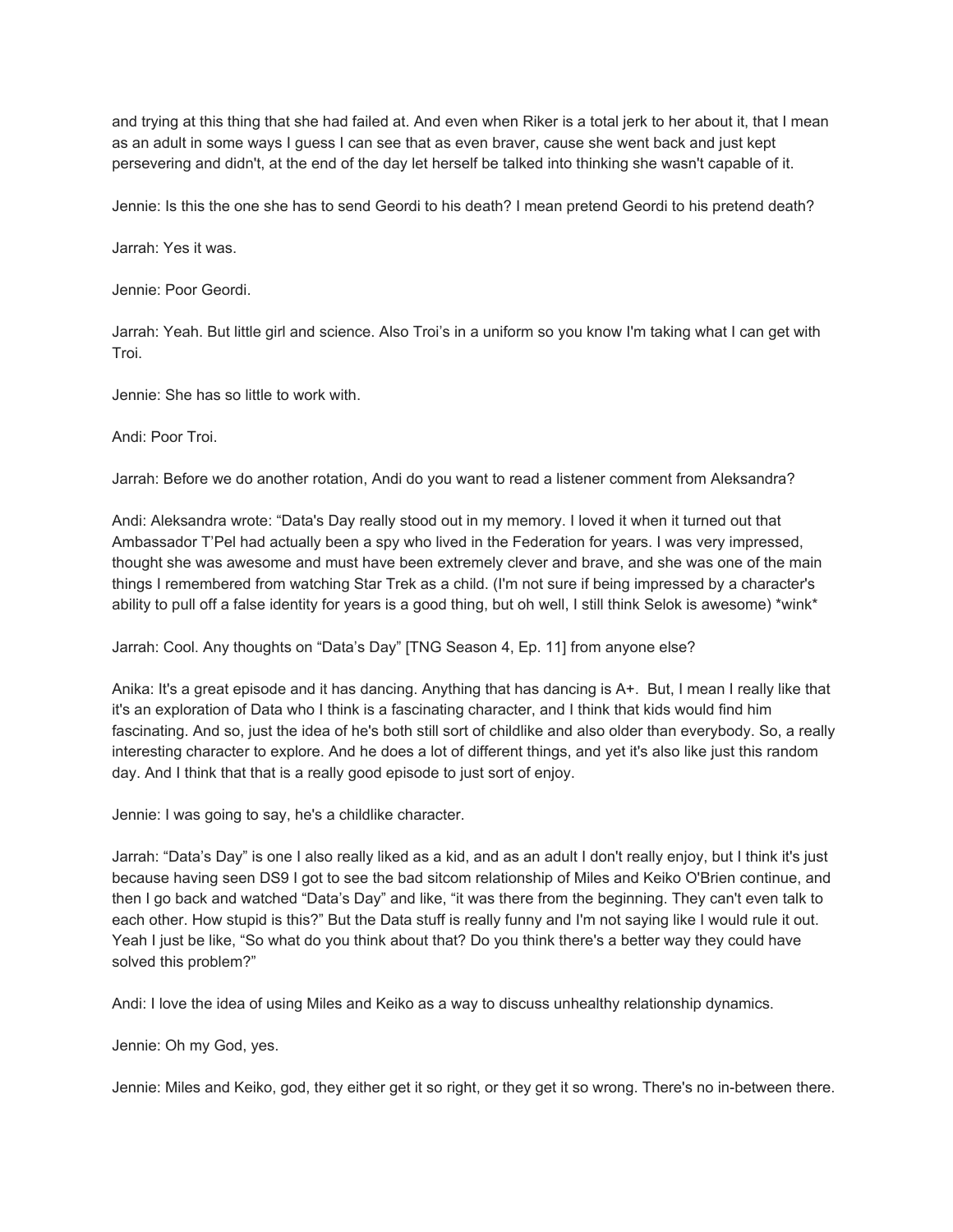Jarrah: All right. So we'll go back to Anika then.

Anika: Okay, I have another Voyager episode and I realized when I watched these four, you know to get ready, that I picked a coming of age story for Kes, and then a coming of age story for Seven, and I don't know what that means, I think it's interesting. Anyway, so, I picked "Dark Frontier" [VOY Season 5, Eps. 15 & 16], which is in the fifth season, and it's a two parter, but it was like, it played as a one long episode so, it's not even really a two parter, it's just like a movie. It's Voyager movie. And the reason I picked it, as first of all, all of the main characters are strong women.

Seven, it's her story. And she play cast, looks older than she is, you know she is physically older than she is emotionally, because she spent so much time as a Borg in the Collective. So, this, her entire arc, but this is one of the best episodes to show it, is she's trying to assert her identity. Which is a classic sort of teenage girl, and teenage boy, but in this case teenage girl thing to do. It's, I would say, that starting at like middle school and again I have an 11 year old so that's why middle school is sort of in my mind when I'm thinking about things to share with my daughter. The real world is sort of like the Borg, trying to turn girls into something that they can control. And you know say, "You should look like this, you should act like this, you should think like this, you should care about this, and, also, you have to be yourself."

Those two warring things you know, little girls really really have to deal with. And that's what Seven does in this episode. She has her first family the Borg that raised her and Captain Janeway and the Voyager crew that have become her family, all sort of shot she's saying these are, you know, these are the lessons that you should learn, and these are things that you should pay attention to, and she has to decide for herself you know which voices she's going to listen to when, and make her own choices and make her own decisions and and who she wants to be. And there's just there's layers of this family drama and searching for identity.

And on top of that it's just a really good, solid story. And again led by all women and even like you know the supporting cast all get to do things, they're all working together to steal their transwarp coil and it requires every member of the main cast to do something, you know that's their special part. And there's a great scene with Naomi Wildman, when she's saying you know she goes to Janeway and she says, "You can't leave Seven behind" like you can't leave her with the monsters we have to go get her. Janeway was like, "Yeah of course we're going to go get her." That's it. It's one of the most important things of being in command is that you don't leave anyone behind. So there's lots of just really strong scenes for all of the female characters. I just think that it's a really strong episode that is centered on a girl's identity.

Jarrah: I went and rewatched it also because it was another one I didn't super expect to see on the list and then I was like, "Yes totally!" I do think that for like really young girls it might be a bit terrifying. But absolutely, it has like so many important messages and there's I think it says you know like it's okay to be scared when things are scary, but ultimately you have to be true to yourself, and then also that people who love you will look out for you.

Anika: And there's lots of women doing science and engineering.

Jarrah: Yes. So good. Cool. Okay, back to Andi.

Andi: I wanted to just throw some love out for The Animated Series. So The Animated Series, is a bit of a mixed bag. On the one hand you have giant Spock, and on the other hand you have Harry Mudd giving out rape drugs. So, you really have to be careful about which episodes you're watching, so maybe avoid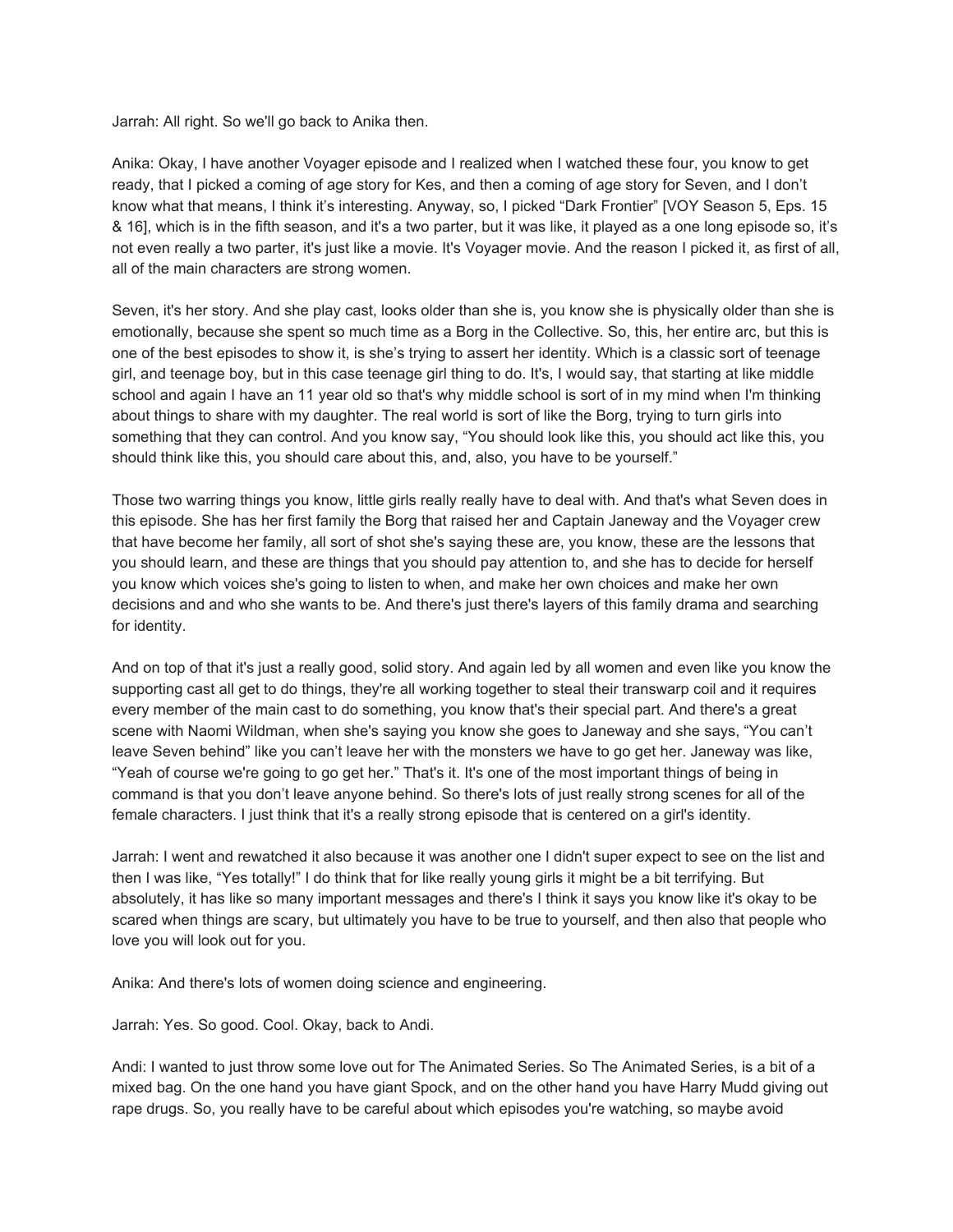"Mudd's Passion" [TAS Season 1, Ep. 10]. But, there are a lot of really great episodes in The Animated Series, and obviously it's animated, it's brightly colored, it's surreal. That might be a good place to start for the younger kids. It's also short, so younger kids with a smaller attention span might be good. I showed The Animated Series, to my little cousins and "The Infinite Vulcan" [TAS Season 1, Ep. 7] which is my favorite episode besides "Yesteryear" [TAS Season 1, Ep. 2] is the giant Spock episode. They were fascinated by giant Spock. So I call it a great success. And then obviously "Yesteryear" if you don't know the animated series and you only need to watch one episode of the animated series it is "Yesteryear," it is absolutely vital for Spock's development and it's also very much about how a young Spock deals with his dual identities, and figuring out what's important to him in both his adult and young life. And it's a beautiful episode, and everyone should see it but it would be great for kids. So two thumbs up for the animated series. I always tell people to watch it because I love it.

## Jarrah: Yes, awesome. Jennie.

Jennie: Well actually my next pick was "Yesteryear" from The Animated Series, just because my kids or are younger and I felt like a cartoon would maybe be an easier introduction for them and "Yesteryear" of course is the episode that everyone thinks of because it is I think the best episode of The Animated Series,.

Andi: I will hold up "Yesteryear" as one of the best episodes of Star Trek.

Jennie: Seriously!

Andi: It is very good.

Jennie: Well, it has I rewatched it because I hadn't seen it since I showed it to them a few years ago now, but I had forgotten that it has kind of a *Back to the Future* kind of vibe at the beginning of the episode where Spock comes back and no one recognizes him and there's this guy there that's in his place that everybody seems to know and it's just, it's got that kind of like "whoa what happened? We got to go back and fix it." kind of a vibe, and you know you get to go back and see his his pet, and you get to see his family, and you get to see him as a little kid, and yeah…

Andi: Yeah that space chicken really messed things up.

Jennie: I had forgotten how weird that thing was.

Andi: Everything about The Animated Series is weird in the best possible way. Do you want a purple pterodactyl that screeches at you and has no legs? It just has like curlicues for feet? The Animated Serieshas your back.

Jennie: Cat People.

Andi: Cat People! Ah Kzinti, yes \*muah\*. Beautiful. They fight cat people, man. You got to see the animated series. No more excuses.

Jarrah: Mermaids, and mermen, merpeople.

Andi: Yes there is an episode where Kirk and Spock get gills, and go into an ocean civilization and help save it.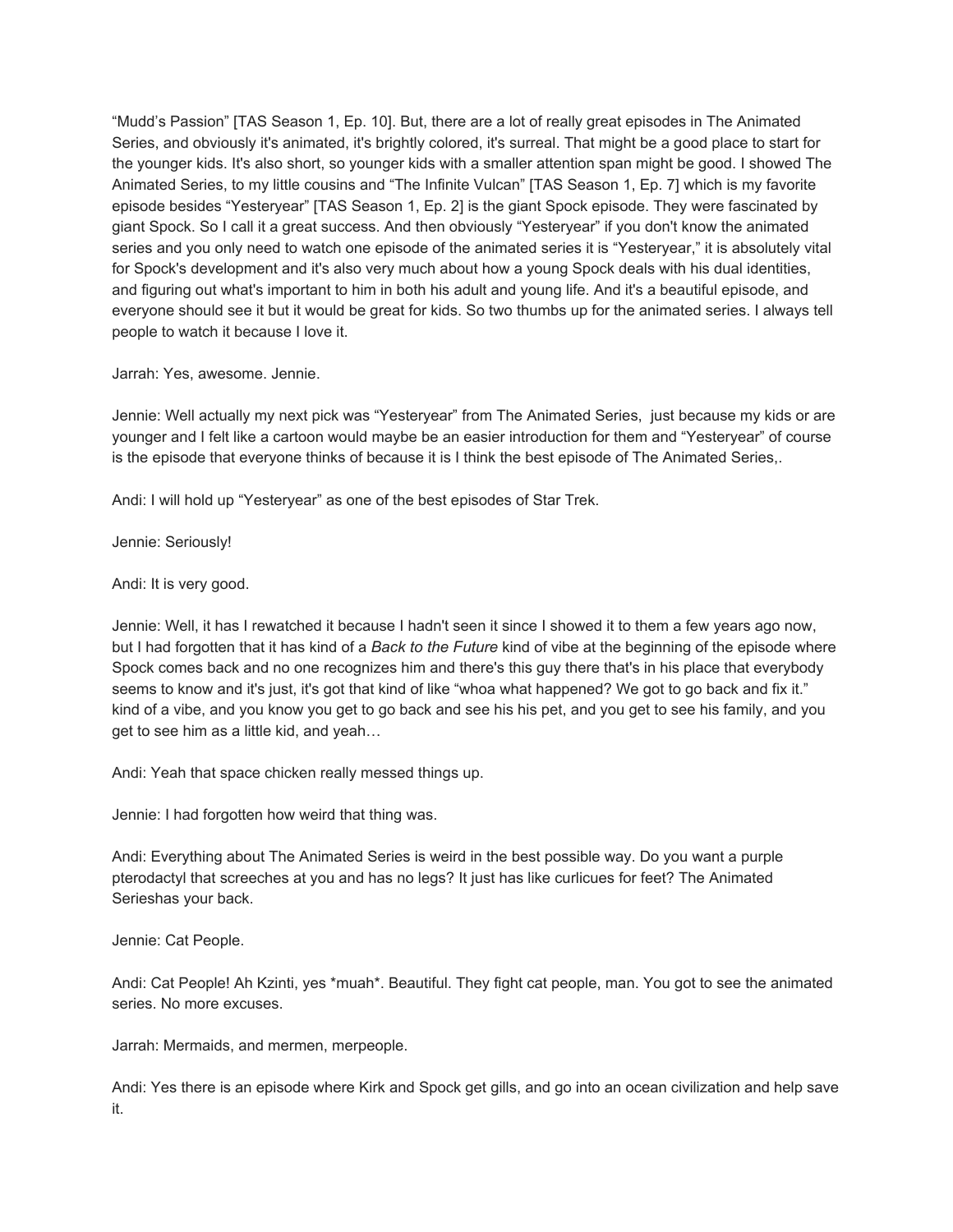Jennie: That's a trip.

Andi: It's amazing.

Jarrah: So another listener comment we had was from Sam who says, "Any of the Voyager episodes where Janeway gets "sciency"- those show that female leaders can be good at science and math. I also love, as a working mother, the TNG episode "Remember Me" [TNG Season 4, Ep. 5], where Bev ends up alone on the Enterprise... I like this and other Bev centered ones because so often on TV women are depicted as a mom OR a scientist/leader. In Bev's case she is both and neither side of her suffers when she's tested."

Andi: I love "Remember Me." It's a good episode. It's trippy, and the mystery is cool. And also Gates Crusher crushed it.

Jennie: I remember that one scaring me, though. I'm often scared by like psychological dramas, and you know just the fact that she knows what's going on but no one else does.

Andi: Yeah it's creepy. It's creepy. Yeah.

Jarrah: Okay, so, we've done three rounds. Who else has one that they want to share?

Andi: Is there anybody that has one that they are telling you not to watch, like, avoid this episode? Anything with Mudd in it. No.

Jennie: "The Child" [TNG Season 2, Ep. 1] Don't show your daughters that because, it's just wrong.

Anika: Any of the ones where random energy beings assault the women for no good reason.

Jennie: Well that and it gives a very unrealistic portrayal of childbirth. Let's face it. It's like, "Do you need pain medication?" "No, I feel nothing at all." It's like yeah… no.

Andi: We are thinking about doing an entirely separate episode about how pregnancy is depicted on Star Trek. And \*wooooof\* there are some issues.

Jennie: There are a lot of issues.

Anika: I just want to say that my older daughter has only recently been asking about Star Trek. My younger daughter is totally into it and watches with me, but her big sister has not been a fan. And so she came with me to Star Trek: Mission New York and she saw the Voyager panel and she turned to me and said, "Okay, this seems cool, and I'm intrigued. If you make me a list of episodes then I'll start watching." And I said, "Okay, we're going to start with Next Generation." And so I you know I wrote a whole list of Next Generation and my brother did Deep Space 9, I have Voyager, and we're all very excited. She's watched like four episodes, but we're ready for years. And then she said, "Well, what about Enterprise?" And I said, "You know, you don't have to watch Enterprise." And she said, "Well, why did we watch it so much when I was a kid?" And I said, "Because it was on, it was on television, that's when...it was THE Star Trek, when you were a kid." And she said, "That's why I don't like it!" I was like, "Oh my gosh," like giant newsflash. Needless to say, don't watch Enterprise, if you want your little girl to like Star Trek.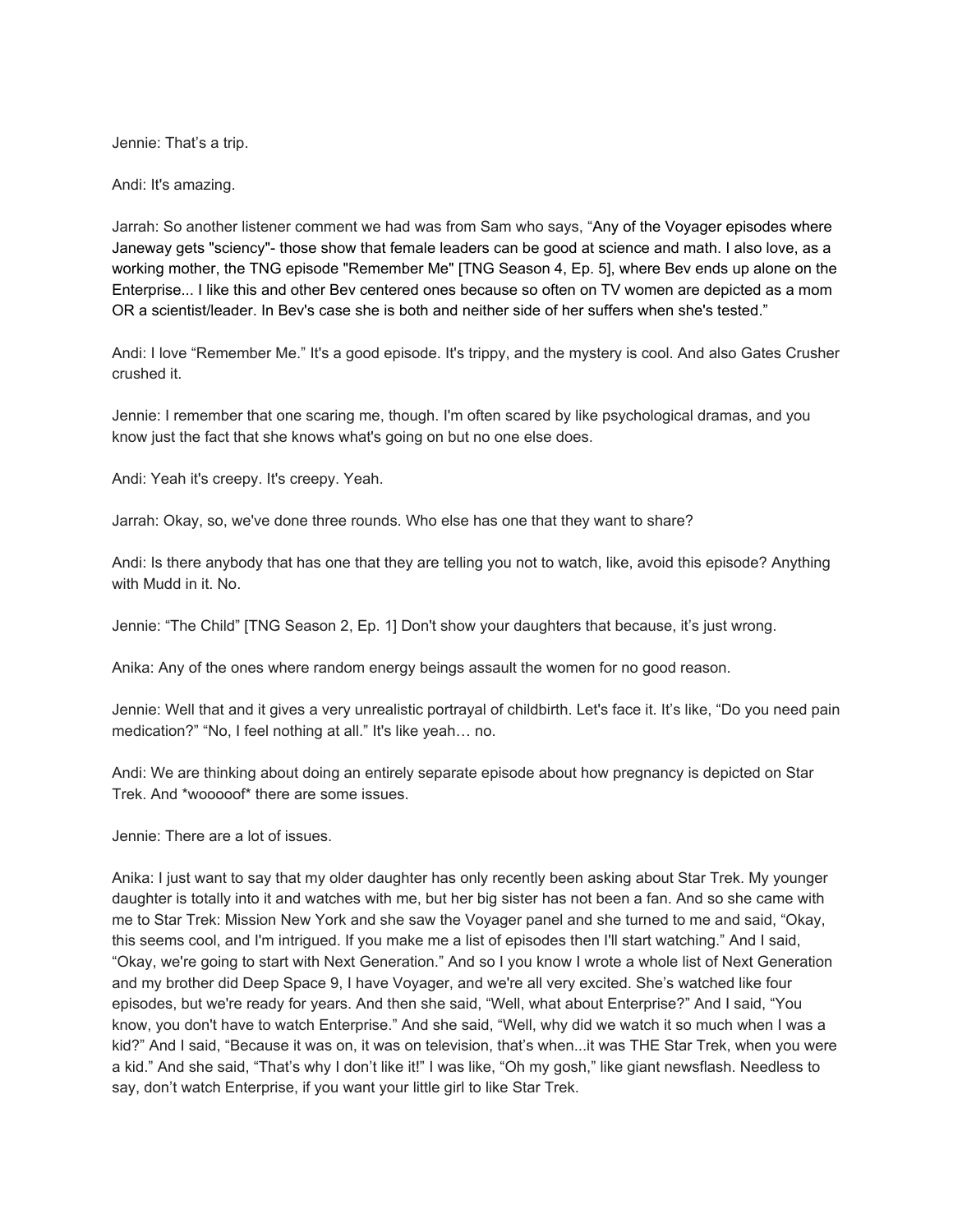Jennie: I just don't see it having a lot for kids, that series. There's no there there for kids.

Jarrah: I was trying to think of Enterprise episodes as well, because there are Enterprise episodes I like but there are fewer women characters than DS9 and Voyager and the one-offs I didn't find amazingly memorable. And, I mean other than Erika Hernandez but even then she's kind of like looped in as part of Archer's storyline. And I just didn't find like a, "Trouble with Tribbles" kind of episode that was just really fun and generally unproblematic. Like there's "Bound" [ENT Season 4, Ep. 17], and there's "Acquisition" [ENT Season 1, Ep. 19], and like, I felt like the retro elements that they brought in when they tried to make it more fun were also just brought in all the most problematic aspects too.

Jennie: I was looking back on it too and a lot of the T'Pol episodes are centered around like other people or centered around marriage, her marriage, her family, pregnancy…

Anika: There is an interesting Vulcan arc, but it's like you have to watch so much nonsense before you can get to it in order to understand what's going on.

Jarrah: I also found The Original Series a little bit difficult just because there are, I didn't know how I would explain a lot of the stuff to a kid when there were women featured, because often the women who were featured had some fairly... well there were like there were lots of stereotypes, like you know women who end up being victims, women who end up being slightly crazed and love struck, women who fall for the villains and abandon their duties. There are some that are better, but then I was like I really wouldn't really show a kid "Court Martial" [TOS Season 1, Ep. 14]. l like "Court Martial" but I don't think a kid would be interested in that at all. So, I don't know, maybe I'm wrong. I'd like to hear listener recommendations for TOS episodes for girls.

Jennie: I'll tell you, I was going to recommend, or give a shout out to "Bride of Chaotica!" [VOY Season 5, Ep. 12], because it's one of my favorite Voyager episodes ever. But then I watched it and I was realizing the same thing, a lot of the women in that episode are like jokey stereotypes, or there's one woman who just screams and doesn't have any lines, and I was like, "No… this would take too much explaining." So, let's forget it.

Jarrah: Yeah, but "Trouble with Tribbles" and Trials and Tribble-ations" I think is a good way to introduce to the fun of The Original Series without having to deal with "Mudd's Women."

Anika: My favorite TOS episode is "The Devil in the Dark" [TOS Season 1, Ep. 26], which is a really great, like, "There's a monster!", but it turns out to be your friend. I would show that to anybody, because I say that's my favorite episode, just like, "this is why I like Star Trek, guys." So, but, there aren't any women in it, I'm pretty sure…

Andi: The Horta is a woman.

Anika: That's true, the Horta is a woman, and she has many, many babies.

Jarrah: I was thinking about that, if it came down to it, I would still rather show an episode with good messages about men, that has no women in it, than an episode with bad messages about women.

Anika: I agree.